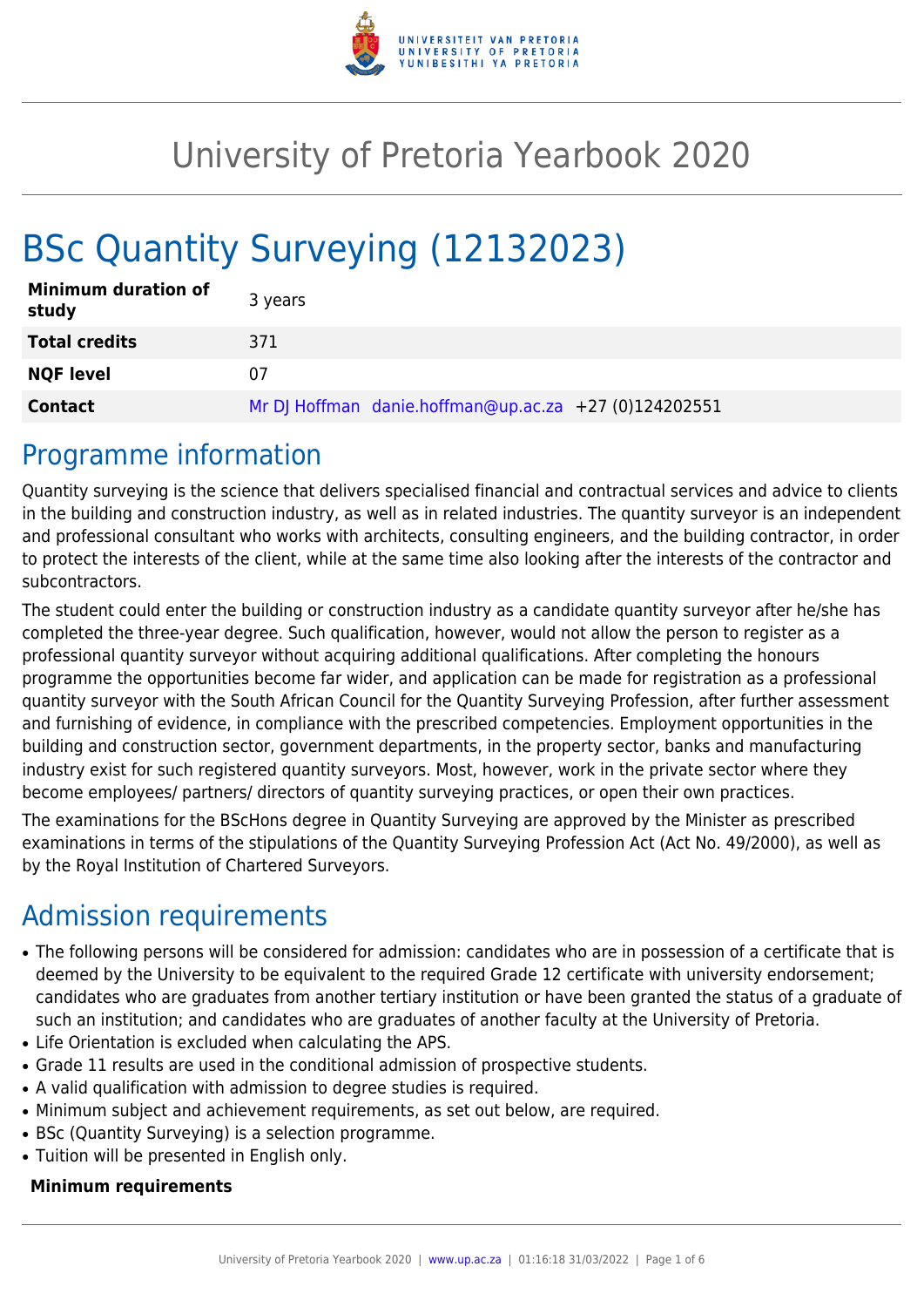

| <b>Achievement level</b><br><b>English Home</b><br>Language or |                 |                    |          |                                       |          |            |  |
|----------------------------------------------------------------|-----------------|--------------------|----------|---------------------------------------|----------|------------|--|
| <b>English First</b><br><b>Additional</b>                      |                 | <b>Mathematics</b> |          | <b>Physical Science or Accounting</b> |          | <b>APS</b> |  |
| Language                                                       |                 |                    |          |                                       |          |            |  |
| NSC/IEB                                                        | <b>AS Level</b> | NSC/IEB            | AS Level | NSC/IEB                               | AS Level |            |  |
| 5                                                              |                 | 5                  |          | 4                                     |          | 30         |  |

\* Cambridge A level candidates who obtained at least a D in the required subjects, will be considered for admission. International Baccalaureate (IB) HL candidates who obtained at least a 4 in the required subjects, will be considered for admission.

### Other programme-specific information

**Please Note:** Students with Maths 4, should take STK 113 and STK 123 (instead of STK 110) during their first year of study and STK 120 during their second year of study.

The degree is awarded if all the prescribed modules have been passed.

### Promotion to next study year

#### **Promotion to the second semester of the first year and to the second year of study**

- a. A newly registered first-year student who failed all the prescribed modules for the programme at the end of the first semester shall not be readmitted to the School for the Built Environment in the second semester.
- b. A student who complies with all the requirements of the first year of study, or has at least obtained 110 credits, is promoted to the second year of study.
- c. A student who has not obtained at least 70% of the credits of the first year of study after the November examinations must reapply for admission should he/she intend to continue with his/her studies. Written application must be submitted to the student administration of the School for the Built Environment no later than 12 January. Late applications will be accepted only in exceptional circumstances after approval by the Dean and conditions of readmission as determined by the admissions committee shall apply should first-year students be readmitted.
- d. Students who have not passed all the prescribed modules of the first year of study, as well as students who are readmitted in terms of (c) must register for the outstanding modules of the first year.
- e. A student who is repeating his/her first year, may, on recommendation of the relevant head of department and with the approval of the Dean, be permitted to enrol for modules of the second year of study in addition to the first-year modules which he or she failed, providing that he or she complies with the prerequisites for the second-year modules and that no timetable clashes occur. The number of credits per semester for which a student registers may not exceed the prescribed number of credits per semester by more than 16 credits.

#### **Promotion to the third year of study**

- a. A student who complies with all the requirements of the second year of study, or has at least obtained 230 credits, is promoted to the third year of study provided that no first year module(s) are outstanding.
- b. The Dean may, on the recommendation of the Head of Department, allow a student, who qualifies for promotion to a subsequent year of study, but who has not passed all the modules of that year, to carry over those modules to the next or a later year.
- c. The number of credits per semester for which a student registers may not exceed the prescribed number of credits per semester by more than 16 credits and the prerequisites must be met.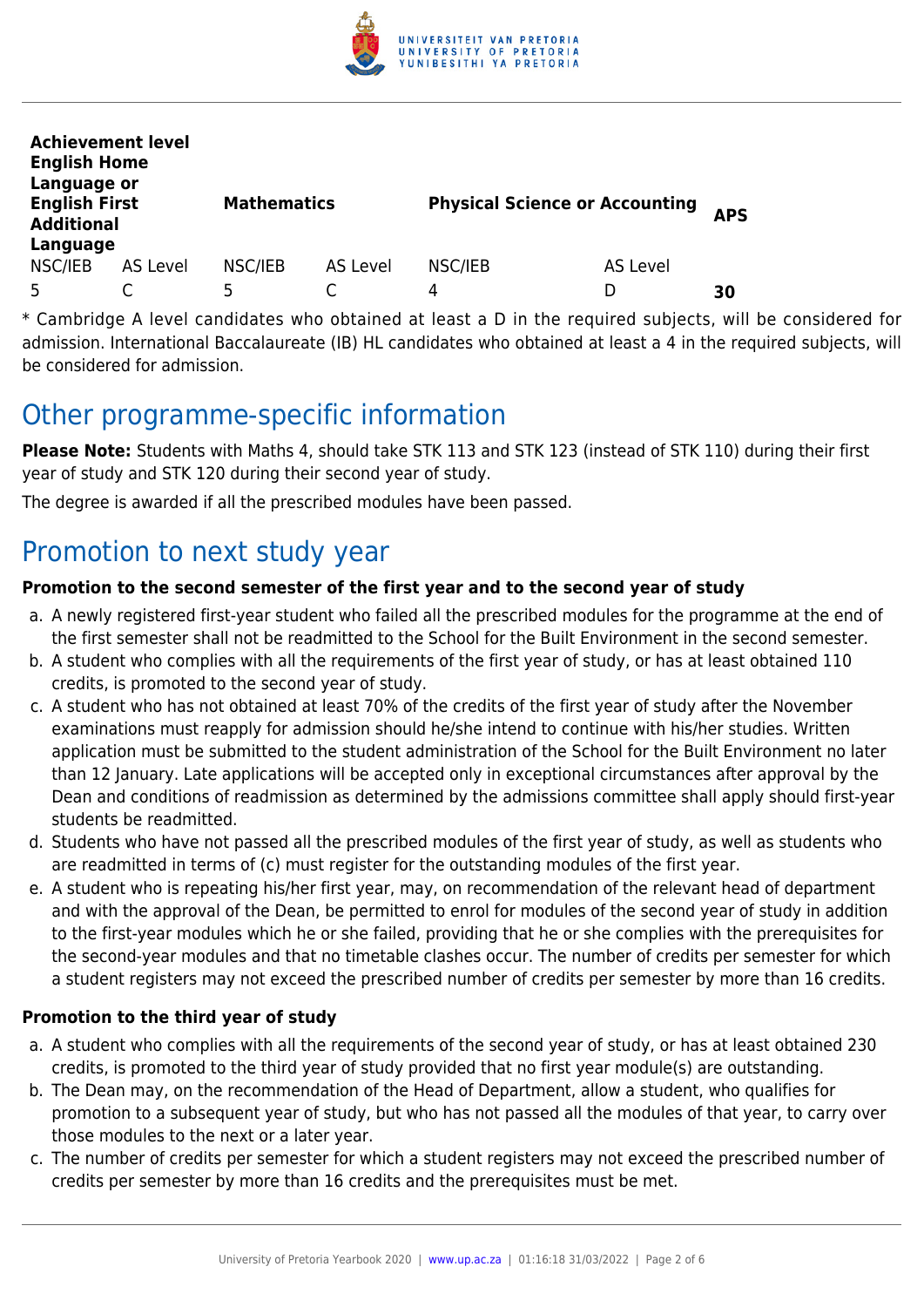

- d. A student who complies with all the requirements for the degree with the exception of one year module or two semester modules, in which a final mark of at least 40% has been obtained, may be admitted to a special examination in the module(s) concerned, at the start of the ensuing semester.
- e. On the recommendation of the Head of Department, in exceptional circumstances deviation from the abovementioned stipulations, may be approved by the Faculty Executive Committee, provided that no timetable clashes occur.

### Pass with distinction

The degree is conferred with distinction on a student:

- i. if no module of the second and third study year was repeated and a weighted average of at least 75% was obtained in one year in all the modules (excluding JCP 201), of the final study year;
- ii. the degree programme was completed within the prescribed three study years, and the final study year modules were passed on first registration without any supplementary or special examinations.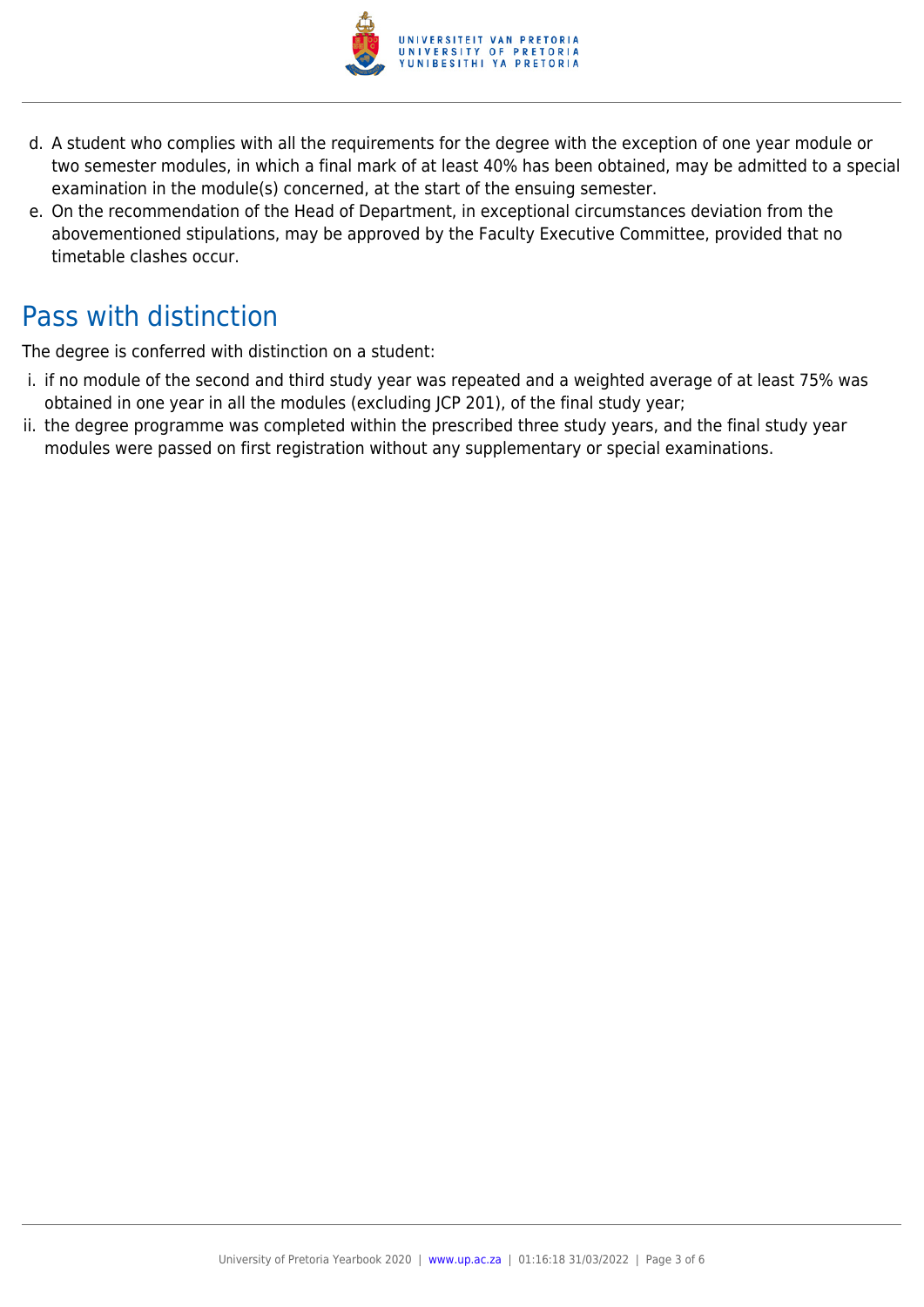

### Curriculum: Year 1

**Minimum credits: 126**

### **Fundamental modules**

[Academic information management 111](https://www.up.ac.za/yearbooks/2020/modules/view/AIM 111) (AIM 111) - Credits: 4.00 [Academic information management 121](https://www.up.ac.za/yearbooks/2020/modules/view/AIM 121) (AIM 121) - Credits: 4.00 [Academic literacy for Construction Economics 122](https://www.up.ac.za/yearbooks/2020/modules/view/ALL 122) (ALL 122) - Credits: 6.00 [Academic orientation 112](https://www.up.ac.za/yearbooks/2020/modules/view/UPO 112) (UPO 112) - Credits: 0.00

#### **Core modules**

[Building organisation 121](https://www.up.ac.za/yearbooks/2020/modules/view/BGG 121) (BGG 121) - Credits: 4.00 [Building drawings 111](https://www.up.ac.za/yearbooks/2020/modules/view/BOU 111) (BOU 111) - Credits: 4.00 [Building science 110](https://www.up.ac.za/yearbooks/2020/modules/view/BWT 110) (BWT 110) - Credits: 8.00 [Building science 120](https://www.up.ac.za/yearbooks/2020/modules/view/BWT 120) (BWT 120) - Credits: 8.00 [Economics 110](https://www.up.ac.za/yearbooks/2020/modules/view/EKN 110) (EKN 110) - Credits: 10.00 [Economics 120](https://www.up.ac.za/yearbooks/2020/modules/view/EKN 120) (EKN 120) - Credits: 10.00 [Building services 112](https://www.up.ac.za/yearbooks/2020/modules/view/GBD 112) (GBD 112) - Credits: 6.00 [Building services 122](https://www.up.ac.za/yearbooks/2020/modules/view/GBD 122) (GBD 122) - Credits: 6.00 [Quantities 101](https://www.up.ac.za/yearbooks/2020/modules/view/HVH 101) (HVH 101) - Credits: 24.00 [Introduction to structures 110](https://www.up.ac.za/yearbooks/2020/modules/view/SKE 110) (SKE 110) - Credits: 8.00 [Structures 120](https://www.up.ac.za/yearbooks/2020/modules/view/SKE 120) (SKE 120) - Credits: 8.00 [Mathematics 134](https://www.up.ac.za/yearbooks/2020/modules/view/WTW 134) (WTW 134) - Credits: 16.00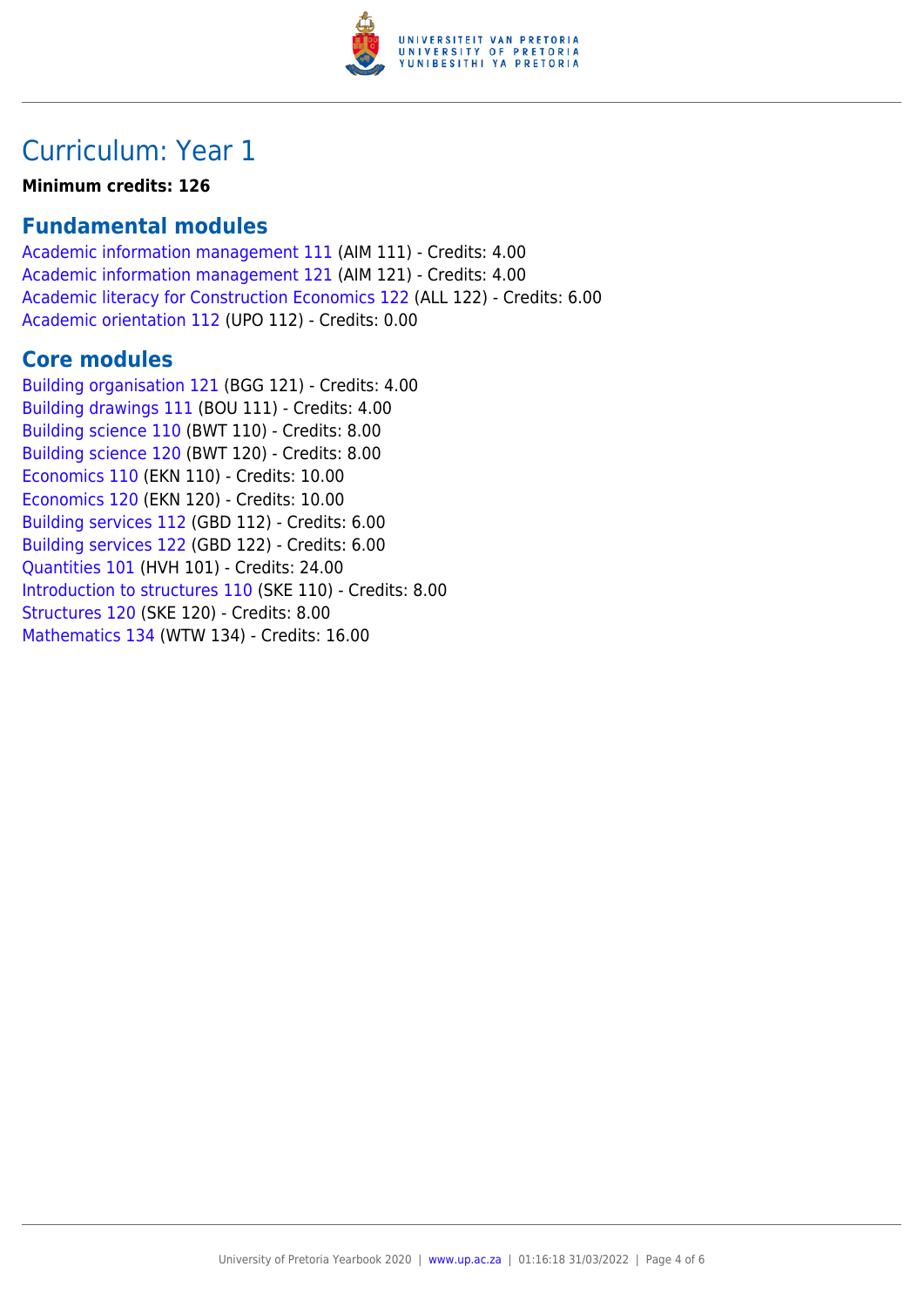

### Curriculum: Year 2

#### **Minimum credits: 121**

#### **Core modules**

[Building science 210](https://www.up.ac.za/yearbooks/2020/modules/view/BWT 210) (BWT 210) - Credits: 12.00 [Building science 220](https://www.up.ac.za/yearbooks/2020/modules/view/BWT 220) (BWT 220) - Credits: 8.00 [Property law 222](https://www.up.ac.za/yearbooks/2020/modules/view/EOW 222) (EOW 222) - Credits: 8.00 [Financial management 110](https://www.up.ac.za/yearbooks/2020/modules/view/FBS 110) (FBS 110) - Credits: 10.00 [Building services 211](https://www.up.ac.za/yearbooks/2020/modules/view/GBD 211) (GBD 211) - Credits: 6.00 [Building services 221](https://www.up.ac.za/yearbooks/2020/modules/view/GBD 221) (GBD 221) - Credits: 6.00 [Quantities 200](https://www.up.ac.za/yearbooks/2020/modules/view/HVH 200) (HVH 200) - Credits: 24.00 [Community-based project 201](https://www.up.ac.za/yearbooks/2020/modules/view/JCP 201) (JCP 201) - Credits: 8.00 [Civil engineering services 220](https://www.up.ac.za/yearbooks/2020/modules/view/SKE 220) (SKE 220) - Credits: 8.00 [Statistics 110](https://www.up.ac.za/yearbooks/2020/modules/view/STK 110) (STK 110) - Credits: 13.00 [Statistics 161](https://www.up.ac.za/yearbooks/2020/modules/view/STK 161) (STK 161) - Credits: 6.00 [Site surveying 213](https://www.up.ac.za/yearbooks/2020/modules/view/TRN 213) (TRN 213) - Credits: 12.00